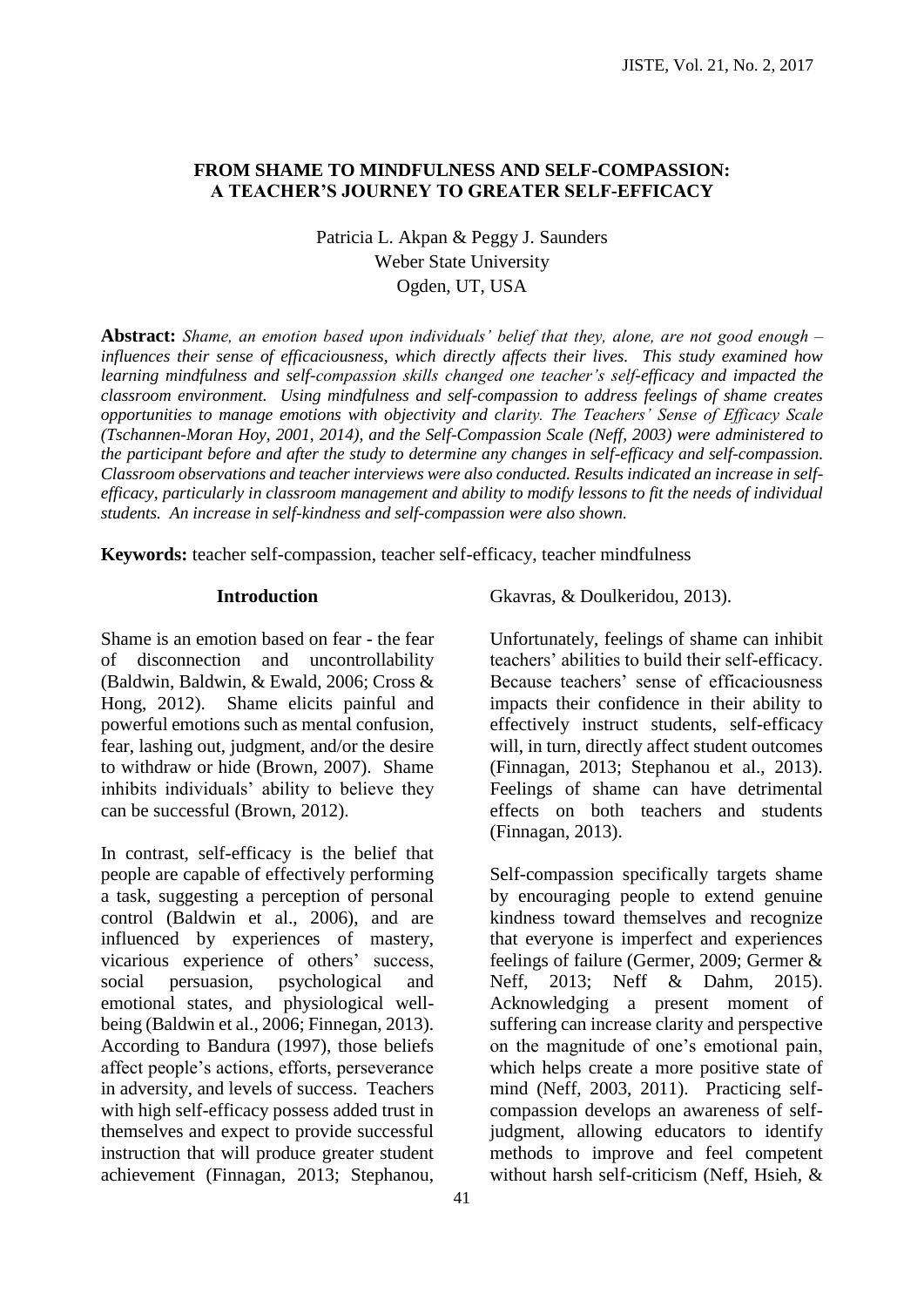Dejitterat, 2005; Neff, Kirkpatrick, & Rude, 2007).

If educators are not mindful of their physical responses to shame, it is difficult to recognize that shame is at the core of the other painful emotions they are experiencing in the moment (Brown, 2007). Not addressing shame can lead to a devalued sense of selfworth and success which can lower educators' sense of self-efficacy and affect the quality of their instruction. Ineffective teaching consequentially produces lower student achievement (Stephanou et al., 2013).

### **Purpose of the Study**

The purpose of this single-subject, qualitative case study was to (a) explore the changes in a teacher's self-efficacy after learning mindfulness and self-compassion skills and (b) describe any impact on the classroom environment when mindfulness and self-compassion were practiced by a teacher. Although not originally part of the study, a third purpose arose: helping the participant, who was experiencing serious problems and challenges with his teaching, feel less shame and become more mindful in his teaching practices and in his interactions with students.

### **Method**

A qualitative case study approach was chosen as the research method. A qualitative case study allows a researcher to explore and interpret complex, real-life phenomena within a specific situation through the use of multiple sources of data (Baxter & Jack, 2008; Yin, 1994). (The term "researcher" in this article refers to the first author; the second author served as an advisor, mentor, and editor.) The five-week study (beginning in the last week of September through the end of October, 2016) utilized four different data sources: (a) the *Teachers' Sense of Efficacy Scale* [*TSES*] (Tschannen-Moran & Woolfolk Hoy, 2014), which is a 24-item, 9 point Likert-type scale that includes questions regarding teachers' beliefs in their

JISTE, Vol. 21, No. 2, 2017 ability to handle difficulties presented in the classroom; (b) the *Self-Compassion Scale*  [*SCS*] (Neff, 2003), which is a 26-item, 5 point Likert-type scale that includes questions regarding how people typically act toward themselves in difficult times, such as self-criticism and perspective of the situation; (c) observations in the classroom; and (d) interviews, which incorporated training in self-compassion and meditation. The scales were administered pre- and postintervention to assess changes in selfefficacy and self-compassion. Classroom observations took place once a week for approximately one class period. The interviews and training sessions were combined and lasted approximately one hour. During each session, the researcher provided the participant with feedback from her observations of his teaching practices, demeanor, and attitude in the classroom as well as student participation, attentiveness,

and conduct. The researcher also conducted an interview with the teacher to find out how he was doing and feeling in relation to his meditation and self-compassion practices. Following the short interviews, the researcher led the teacher in meditation and self-compassion exercises (Center for Mindful Self-Compassion, 2017). A fifth data source – practicing formal meditations at home – was to be part of the interview discussions, but the participant did not complete the assigned meditations on his own until the final week of the study.

# **Participant**

The participant (Brian, a pseudonym) was a 56-year old Caucasian male who had 26 years of teaching experience and was teaching mathematics at a U.S. public high school. He had a reputation among some of the students, teachers, and administrators for not being proactive in teaching. He was selected as the participant because the researcher built a rapport with him while working as a tutor in his math class and through a variety of conversations during the previous school year. During these conversations, Brian mentioned on several occasions feeling shame about being unable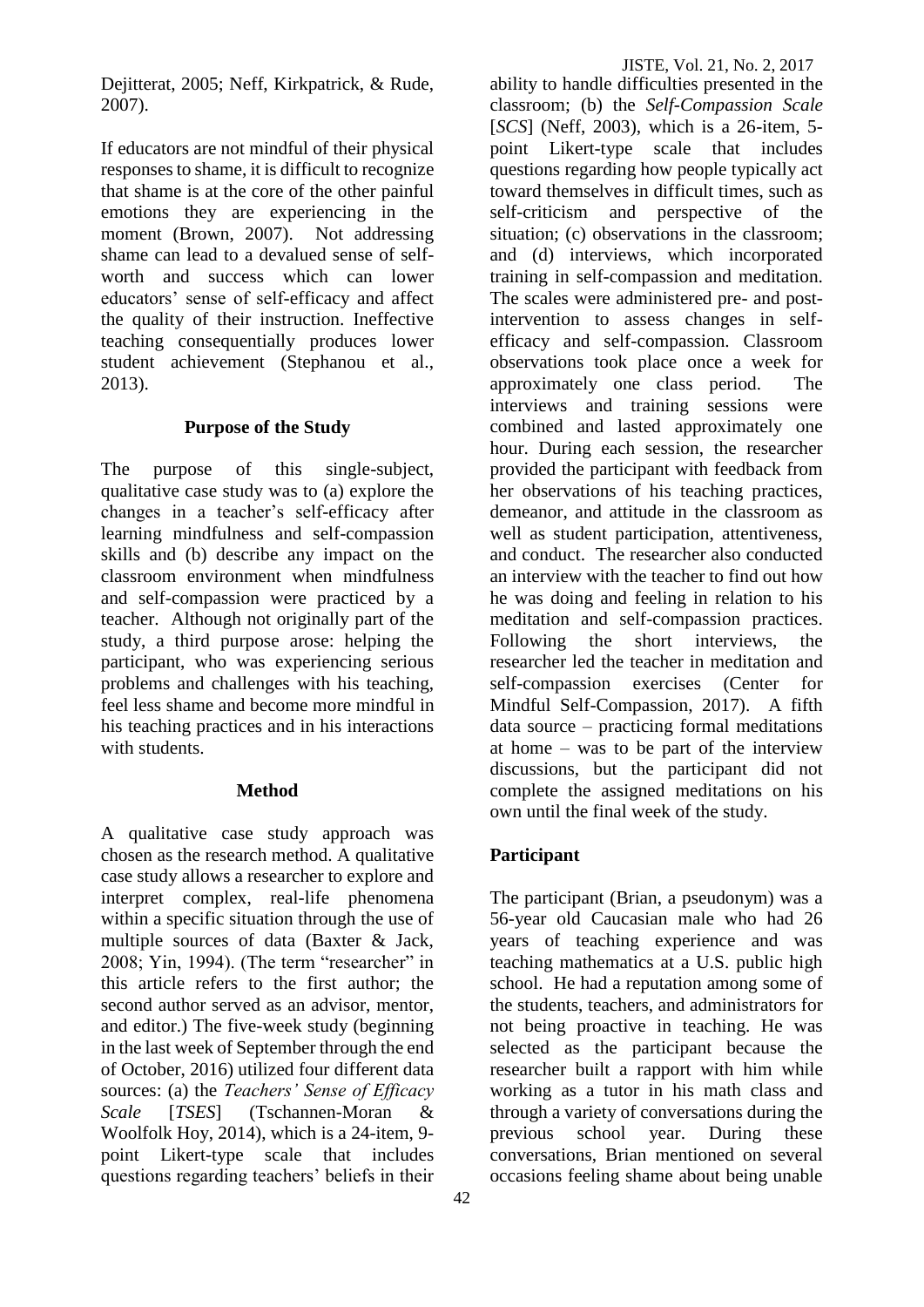to motivate students to participate in class and about feeling like he was a "lousy" teacher. However, Brian also demonstrated how much he cared about the students' personal and academic success.

*Brian's situation.* Brian agreed to participate in the study in August, 2016. The school year began at the end of August. During the third week of school, and while the researcher was awaiting the university's institutional review board's permission to begin the study, Brian was suspended for three days without pay from his teaching job because he called students in one of his classes, "a bunch of assholes." This incident happened the week before the research began. Brian was given the option to not participate in the study, but chose to continue with the hope that being involved might help address related issues and challenges. During the study, Brian was placed on remediation. While one purpose of remediation is to improve an educator's teaching performance, it is also the beginning process to terminate a teacher who is not performing well. Again, Brian was provided with the option to withdraw from the study. but chose to continue. Brian remained on the remediation plan for the rest of the 2016- 2017 school year. Because of these added stressors, Brian did not complete many of the meditations that were assigned as homework.

### **Findings**

Each week during this five-week study, the

researcher observed Brian's classroom, took field notes, facilitated meetings to introduce Brian to self-compassion meditations and exercises (Center for Mindful Self-Compassion, 2017), and interviewed him about his progress. Both his self-efficacy and self-compassion scores improved at the end of the five weeks as evidenced by the scale results. These interventions proved timely given Brian's suspension and remediation.

The observational and interview data were analyzed using NVivo software. Several themes emerged from the qualitative data, including the stress he felt from the administration and his reactions to researchers' feedback from their observations, interviews, and selfcompassion exercises/meditations.

## *Sense of Efficacy Scale* **and** *Self-Compassion Scale* **Results**

Although Brian's self-efficacy scores are in the middle of the nine-point scale, averaging 5.13 on pre-assessment and 5.75 on postassessment, he did show improvement in all three areas measured (see Table 1). His greatest improvement in self-efficacy was in the instructional strategies category  $(+1.13)$ , particularly in regard to adjusting lessons and assessment strategies to individual needs. His classroom management self-efficacy was the second highest improvement score (+0.87), particularly in controlling disruptive behaviour.

#### Table 1

*Pre and Post Scores on Teachers' Sense of Efficacy Scale* 

|                                                                                         | Pre  | Post | Change  |
|-----------------------------------------------------------------------------------------|------|------|---------|
| <b>Student Engagement</b><br>(includes questions 1, 2, 4, 6, 9, 12, 14, $& 22)$ )       | 5.13 | 5.25 | $+0.12$ |
| <b>Instructional Strategies</b><br>(includes questions 7, 10, 11, 17, 18, 20, 23, & 24) | 5.75 | 6.88 | $+1.13$ |
| <b>Classroom Management</b><br>(includes questions 3, 5, 8, 13, 15, 16, 19, & 21)       | 4.38 | 5.25 | $+0.87$ |
| Average                                                                                 | 5.13 | 5.75 | $+0.62$ |

Scale is based on a 9-point Likert-scale where 1=nothing, 3=very little, 5=some influence, 7=quite a bit, and 9=a great deal. For questions and scoring guide see http://u.osu.edu/hoy.17/research/instruments/#Sense. Scale and scoring guide used with permission from A. Woolfolk Hoy.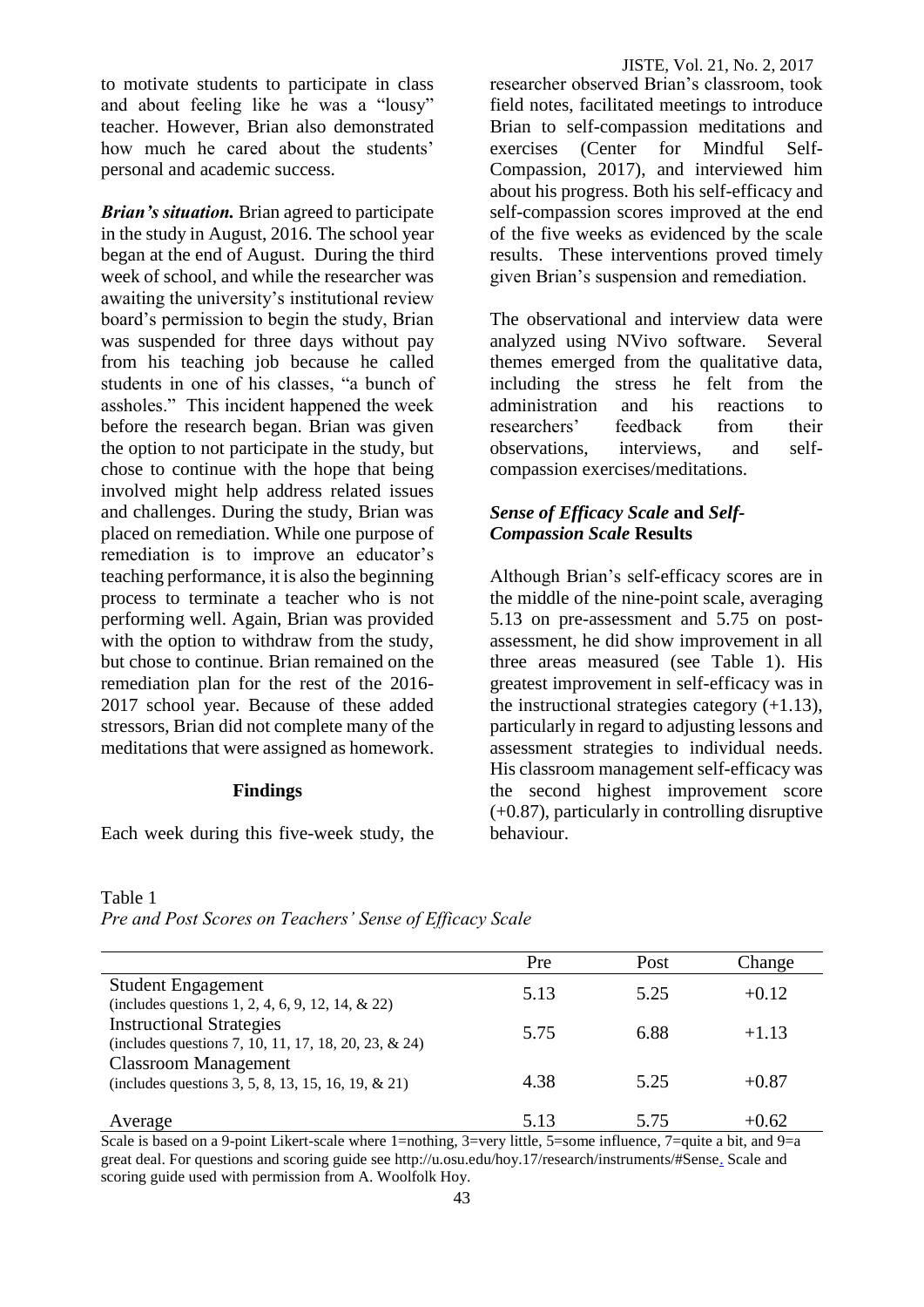Table 2 illustrates how Brian's selfcompassion scores increased from low (scores in the 1 to 2 range) to moderate (scores in the 2.5 to 3.5 range). The two items of particular note are the increase in selfkindness with a positive change of 1.2 and a decrease in self-judgment of 0.8. Brian did not improve in the mindfulness category and his score for over-identified with selfshaming went up instead of the preferred decrease.

Table 2

| Pre and Post Scores on the Self-Compassion Scale |  |
|--------------------------------------------------|--|
|--------------------------------------------------|--|

|                                             | Pre | Post | Change |
|---------------------------------------------|-----|------|--------|
| Self-Kindness                               | 1.8 | 3.0  | $+1.2$ |
| (includes questions 5, 12, 19, 23, $& 26$ ) |     |      |        |
| Self-Judgment*                              | 4.0 | 3.2  | $-0.8$ |
| (includes questions 1, 8, 11, 16, $& 21$ )  |     |      |        |
| <b>Common Humanity</b>                      | 2.0 | 2.8  | $+0.8$ |
| (includes questions 3, 7, 10, $&$ 15)       |     |      |        |
| Isolation*                                  | 3.8 | 3.0  | $-0.8$ |
| (includes questions 4, 13, 18, $& 25$ )     |     |      |        |
| Mindfulness                                 | 2.8 | 2.8  |        |
| (includes questions 9, 14, 17, $& 22$ )     |     |      |        |
| Over-Identified*                            | 3.3 | 3.5  | $+0.2$ |
| (includes questions 2, 6, 20, $\&$ 24)      |     |      |        |
| Average                                     | 2.3 | 2.8  | $+0.5$ |

Scale is based on a 5-point Likert-scale where 1=almost never and 5=almost always. Those items with an \* are reverse coded. For questions and scoring guide see http://self-compassion.org/wp-content/uploads/2015/06/ Self\_Compassion\_Scale\_for\_researchers.pdf. Scale and scoring guide used with permission.

### **Emerging Themes from Observations and Interviews**

Four major themes emerged from the analysis of the data: (a) administration, (b) personal reactions, (c) classroom environment, and (d) belief in mindfulness and self-compassion. The theme of administration had two sub-themes: lack of support and negative impact on student success. The theme of personal reactions also had two sub-themes: verbal and emotional.

*Administration***.** Throughout this study, the largest impact on Brian's sense of teaching self-efficacy was verbal input from administration regarding his teaching skills and a lack of administrative support with student behaviour management. One concern he continually expressed was the negative impact administrative choices had on students. Although Brian was put on suspension immediately before the study began and was subsequently put on remediation, his sense of self-efficacy had long before been affected by his administration, a source of social persuasion (Finnegan, 2013; Gallant, 2013; Goddard & Skria, 2006). He reported receiving constant negative verbal input, and claimed he was always being told what he was doing wrong rather than what he was doing right.

Lack of support. In addition to negative verbal input, Brian's biggest grievance seemed to be a lack of support, which is considered a critical factor influencing one's ability to cope with stress (Flook, Goldberg, Pinger, Bonus, & Davidson, 2013). He repeatedly commented that students never received repercussions from the school's administrators for their behaviour, which Brian felt undermined his disciplinary approach within the classroom. Cell phone use in class is one of the major problems teachers have faced at this particular high school. Brian frequently asked the students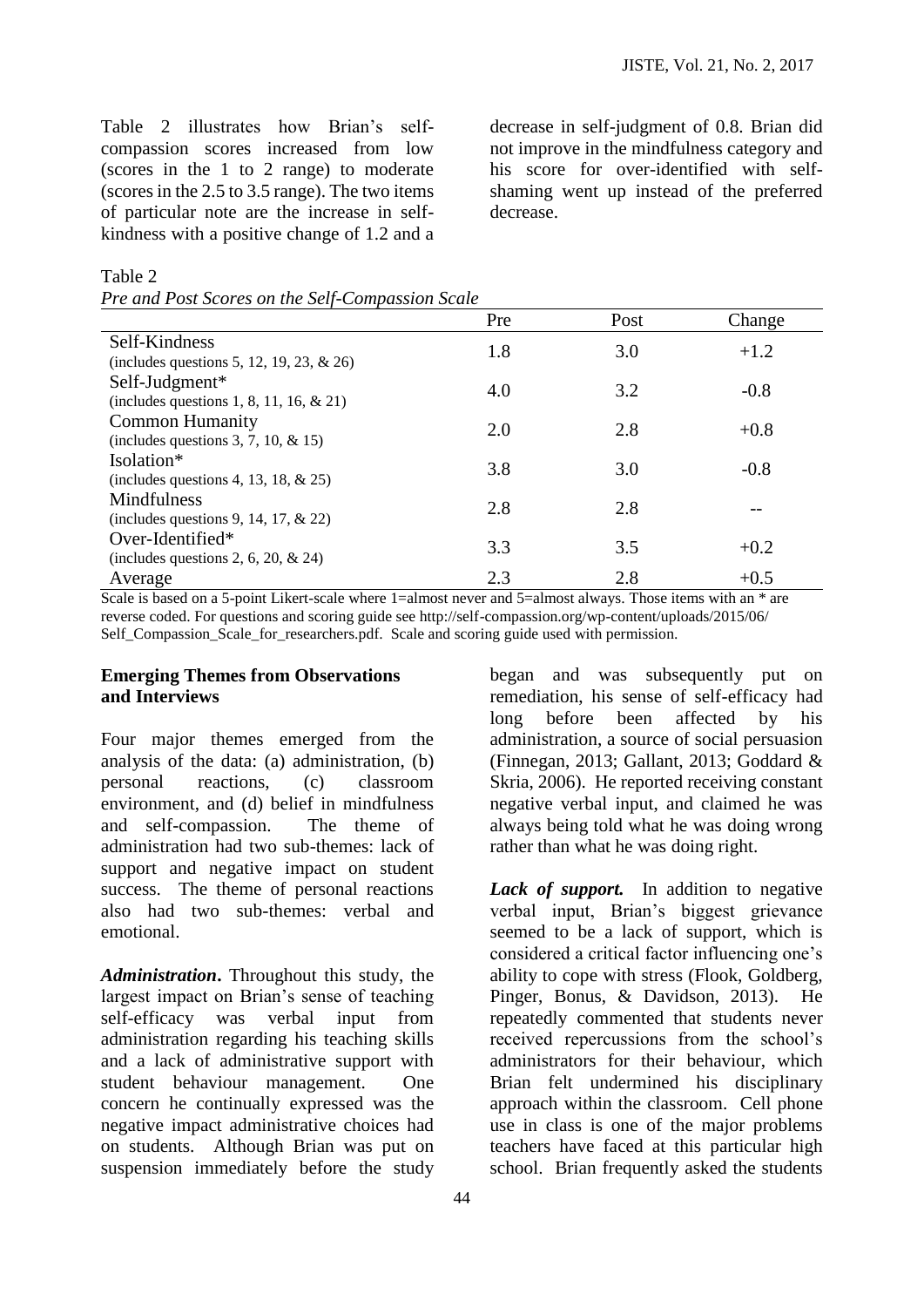to put their phones away, but to no avail. When he lost his temper and told students they were acting like "a bunch of assholes," he was suspended, but the students remained unpunished for their behaviour that<br>contributed to the situation. As Brian contributed to the situation. explained, "I feel like the administrators have cut my legs out from underneath me. There is no support." He also explained how on more than one occasion, the principal came to observe him in class, noted the usage of cell phones, but never said anything to the students himself. Brian felt the principal's actions reinforced to the students that there were no repercussions for cell phone use. In another example, Brian sent a group of students to the office after they threw pencils and a book at him. The students returned to class shortly thereafter without punishment for the assault.

*Negative impact on student success.*  Though his frustration level with student behaviour was high, Brian's love of teaching was apparent in the compassion he expressed for the students' well-being, something he felt the administration lacked. In every interview, he mentioned how he disagreed with the teaching and testing processes that were implemented at his school, arguing that they did little to help the students. As Brian explained, "I think we're screwing the kids that are really good, that could be excelling, using their imaginations, having fun with it, maybe learning something. . . . And the kids that don't care about it yet, or their brains haven't really clicked on yet in that sort of way. I don't think we're doing them a good job either."

In regard to testing, Brian believed that the students are over-tested, and that those tests did not usually have a significant effect on their grades. He said, "What happens with the kids that get a really high score on this test? When it comes down to it, nothing. What happens to the kids that score really low? The same thing." Brian felt there was a better way for administration to handle the situation.

Brian also believed that moving kids on to a

more difficult math class was part of what causes student misbehaviour. He stated,

> I guess it's a state law that they have to be in their grade level core classes. . .but that's ridiculous, because now we have kids, like in Math II, and it's one of the reasons why the kids are acting the way they are. Because they haven't passed a math class in three or four years. And they keep getting pushed forward.

Brian saw how such negative impacts generated suffering and shame among students, a realization that increased his feelings of compassion for the students (Neff et al., 2005).

*Personal reactions.* Because of Brian's remediation status at the school, his journey with mindfulness and self-compassion was both difficult and timely. In the beginning Brian was skeptical and hesitant that the selfcompassion practices would help him in any way with his teaching practices. He expressed his uncertainty but thought the practices might at least help him. He stated, "I don't know. Maybe it will. There's definitely room in there for that. Yeah, it might make me more aware." However by the end of the five weeks, Brian's verbal, physical, and emotional reactions to these stressors, changes in the classroom environment and student participation, and the evolution in his teaching practices transformed. His final comments in the last interview were, "I really don't doubt anymore that it [self-compassion and mindfulness] works, because I think it's the power of your mind over your mind. . . . That's what controls everything." It seemed that the mindfulness and self-compassion skills he was learning were making a positive difference.

*Verbal.* In the beginning of the study, Brian frequently used sarcasm, but by the end of the study he was making fewer such statements. Brian's comments toward the students grew from being somewhat demeaning to being positive and encouraging. During the first observation,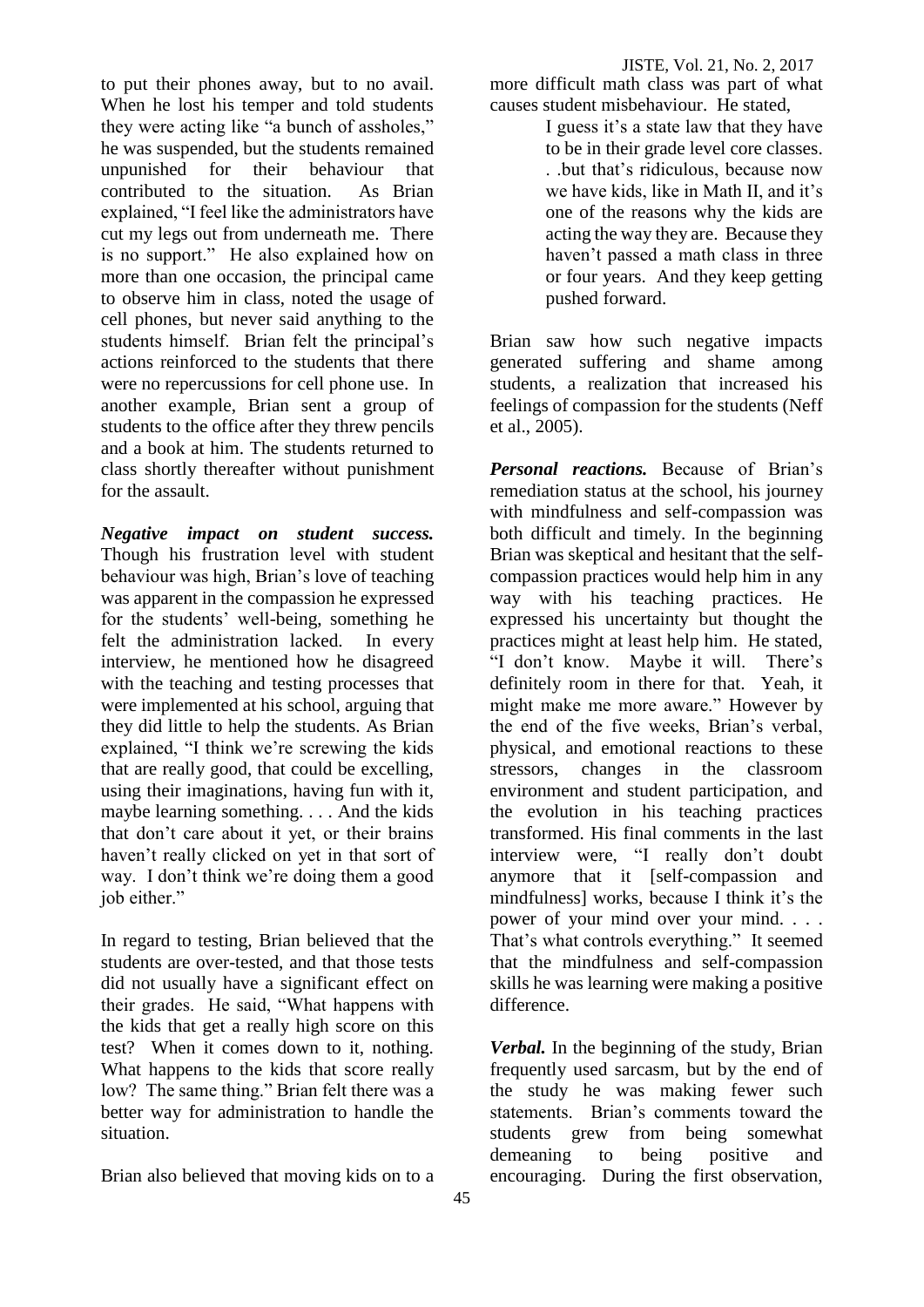when one student conveyed his boredom, Brian responded, "Only boring people get bored." By the end, he praised the students for working hard and explained he needed to start providing them with more challenging warm-ups because of how well they were doing.

Additionally, his comments toward himself also evolved positively. In the beginning, self-demeaning comments were frequent. In the first observation, he stated that he makes a lot of mistakes. His statements about his teaching and capabilities were consistently negative. However, by the last observation those self-demeaning remarks had diminished. Brian began incorporating selfcompassion when he said, "I know I'm not the greatest teacher here, but I've been here a long time and I've done a lot of good too."

*Emotional.* The negative verbal input that Brian has received the past several years, especially from administration and students, has taken an emotional toll on him, added to his sense of shame, and led him to wonder how much longer he could continue teaching. The feeling of wanting to give up has been documented as a coping method to avoid stress (Neff et al., 2005). In the first interview, Brian mentioned that idea twice. One time he said, "I feel like I'm getting worn down." On another occasion he said, "I'm to the point now where I feel like I'm just getting old and I need to finish. And I'd like to finish strong, but I don't know." In the end, he was not beating himself up as much and was staying calmer under stress as evidenced by his "power of your mind over your mind" comment above and the researcher's in-class observations. This reaction was also evident in his increased scale scores for self-kindness (Neff, 2003) and self-efficacy (Tschannen-Moran, & Woolfolk Hoy, 2001, 2014).

*Classroom environment.*In the beginning, the classroom atmosphere was chaotic students were having personal conversations, some were wandering around the room, a few were yelling out the windows, and over half of the students were on their cell phones throughout the entire class period. During the last observation, the classroom environment had shifted and most of the conversations in class involved students explaining the math steps to their peers. Although there was still talking and personal conversations among students, the atmosphere was less chaotic than it had been in the past.

During the second observation, the power went out. Because he could not use the document camera, Brian taught while moving around the classroom and found that class participation improved. During the last observation when he was teaching at the front of the room, 17 out of 20 students were listening to the instruction and responding to questions. At one point, the students had stopped working and started talking again. Instead of showing frustration in his tone and body language, Brian, without a sarcastic tone, said he liked them. Afterward, the students began to pay attention to the lesson. His self-efficacy scores in classroom management and instructional strategies confirm these observations (Tschannen-Moran, & Woolfolk Hoy, 2001, 2014).

*Belief in mindfulness and self-compassion.* Being mindful of what is happening in the present moment is essential for developing self-compassion (Germer, 2009; Germer & Neff, 2013; Neff & Dahm, 2015). In the end of the study, Brian believed mindfulness and self-compassion had made a difference in his teaching and stated, "I really don't doubt anymore that it works, because I think it's the power of your mind over your mind. . . . That's what controls everything."

# **Summary of Brian's Journey**

Brian was going through a particularly rough patch in his teaching career especially since he had just been placed on remediation. The research study was designed to explore and improve Brian's self-efficacy through meditation and self-compassion so that he could learn to show genuine kindness toward himself (Germer, 2009; Germer & Neff, 2013; Neff & Dahm, 2015). Although we did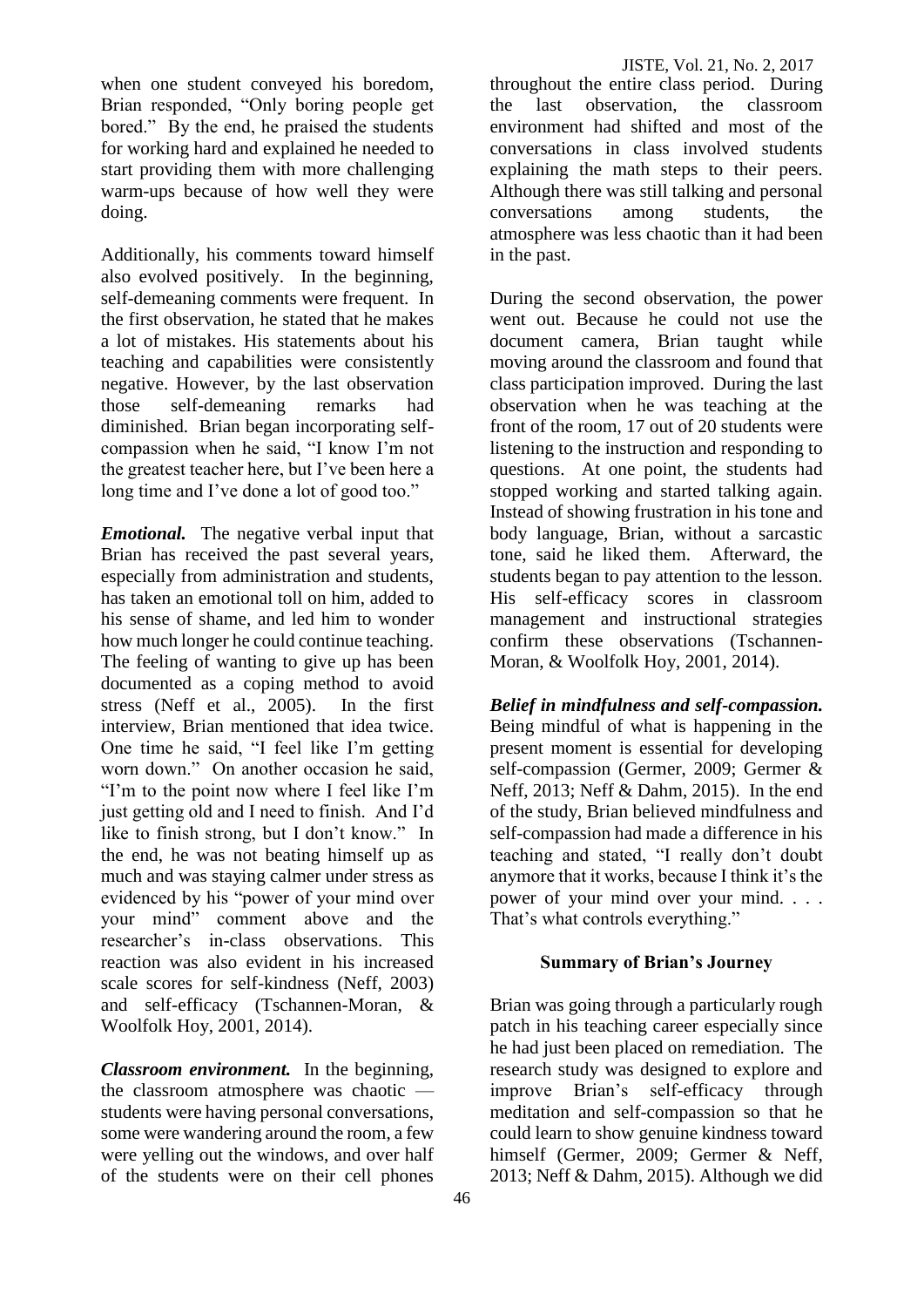not know a remediation plan would be in place when we designed the study, we observed that our feedback and training in meditation and self-compassion contributed to a slight improvement in Brian's overall self-efficacy and self-compassion during his remediation.

It was clear throughout the study that Brian's self-efficacy was hindered by the shame he felt, a finding similar to what Finnagan (2013) and Stephanou et al. (2013) found in their studies. In many of the interviews, Brian expressed anger at the administration and at himself. He had lost the ability to believe he could succeed (Bandura, 1997; Brown, 2007; 2012).

Brian's development of self-compassion was hindered by the short time-frame of the study and by his inability to practice the meditation exercises at home. Because of the difficulties at school, Brian spent most evenings selfjudging rather than working on his meditations. He was unable to separate his shame from his humiliation. As Klein (1991) stated, "People believe they deserve their shame; they do not believe they deserve their humiliation" (p. 117). Although it was observed in the classroom and noted during the interviews and trainings that Brian's selfefficacy and self-compassion did improve during the five-week study, overall he was unable to gain clarity on his emotional pain, including the humiliation of being placed on remediation (Neff, 2003, 2011).

### **Conclusion**

Although generalizing from a single person case study would be inappropriate, the themes and issues that emerged from this case study could affect any teacher. Because teachers are positioned as care-givers, a role that can take an emotional toll and lead to burn-out, they must learn to give themselves the same care and compassion that they give to others if they are to remain effective in their role (Flook et al., 2013). In this way, teachers' self-efficacy is contingent on their emotional well-being (Baldwin et al., 2006; Cross & Hong, 2012; Gallant, 2013; Stephanou, 2013), self-compassion, and mindfulness (Flook et al., 2013; Germer, 2009; Neff, 2011; Neff & Dahm, 2015).

Because research that examines both selfcompassion/mindfulness and the different roles people play in schools – administrators, teachers, staff, and students – is minimal, it is suggested that continuing research be conducted with these varying constituencies. Although this study indicated that using mindfulness paired with self-compassion assisted in coping with shame and negative emotions, every case might have different results. Recommendations for further research of self-compassion and mindfulness in schools include the following: a larger sample of participants; conducting the research for a longer period of time; preidentifying teachers, administrators, or students who have low self-efficacy and selfcompassion who might benefit from the training; comparing that group to those who do not identify as having low self-efficacy and self-compassion; and assuring that the participants commit to daily meditations.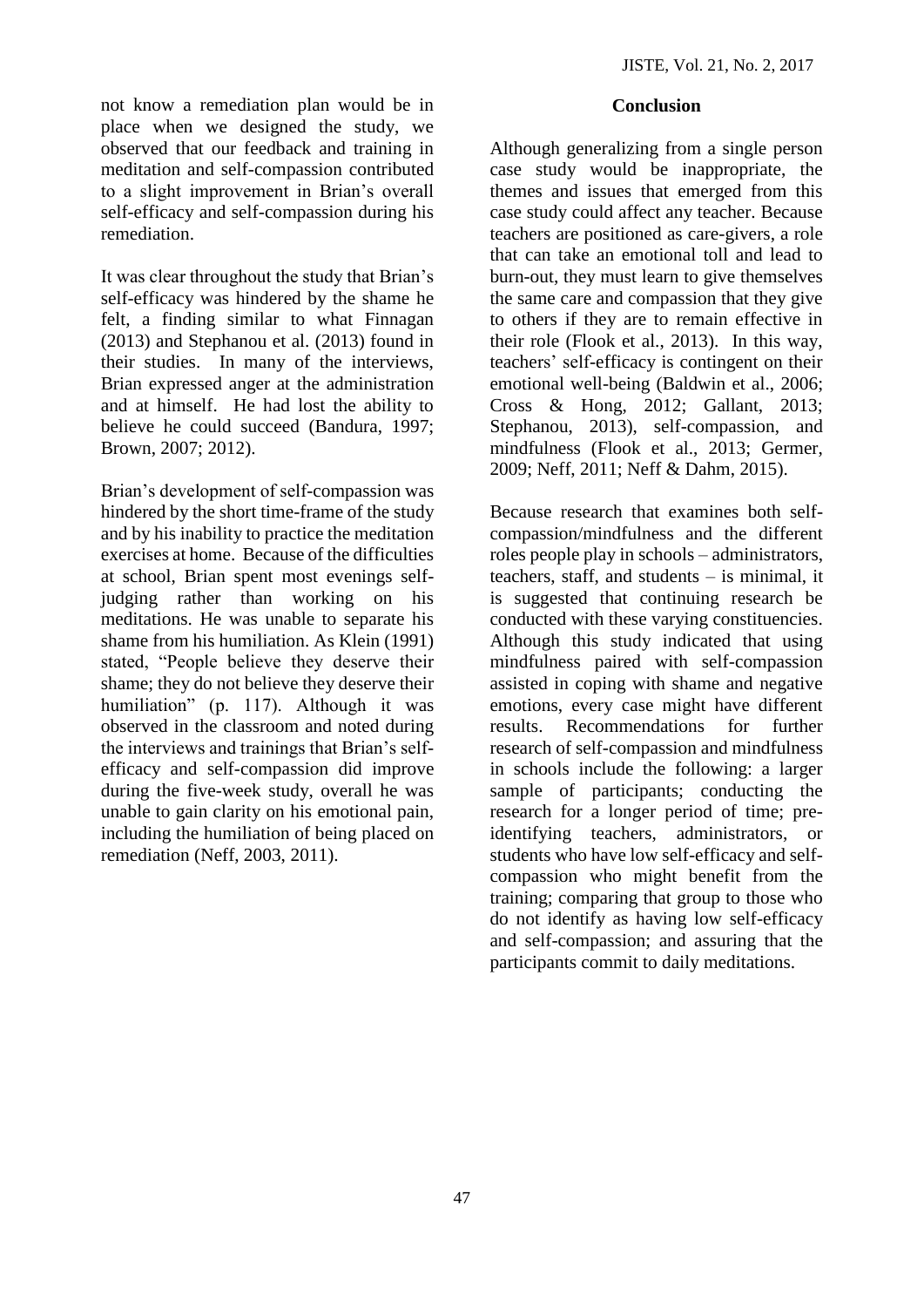#### **References**

- Baldwin, K. M., Baldwin, J. R., & Ewald, T. (2006). The relationship among shame, guilt, and self-efficacy. *American Journal of Psychotherapy, 60*(1), 1-21.
- Bandura, A. (1997). *Self-efficacy: The exercise of control.* New York, NY: W.H. Freeman and Company.
- Baxter, P., & Jack, S. (2008). Qualitative case study methodology: Study design and implementation for novice researchers. *The Qualitative Report, 13*(4), 544-559. Retrieved from http://www.nova.edu/ssss/QR/QR13-4/baxter.pdf.
- Brown, C. B. (2007). *I thought it was just me (but it isn't): Making the journey from "what will people think?" to "I am enough".* New York, NY: Penguin Group.
- Brown, C. B. (2012). *Daring greatly: How the courage to be vulnerable transforms the way we live, love, parent, and lead.* New York, NY: Avery.
- Center for Mindful Self-Compassion. (2017). *Guided meditations and exercises.* Retrieved from https://centerformsc.org/practice-msc/guided-meditations-and-exercises/
- Cross, D. I., & Hong, J. Y. (2012). An ecological examination of teachers' emotions in the school context. *Teaching and Teacher Education, 28*(7), 957-967. doi:10.1016/j.tate.2012.05.001
- Finnegan, R. S. (2013). Linking teacher self-efficacy to teacher evaluations. *Journal of Cross-Disciplinary Perspectives in Education, 6*(1), 18-25. Retrieved from [http://jcpe.wmwikis.net/file/view/Finnegan\\_Linking\\_Efficacy\\_to\\_Evaluations.pdf](http://jcpe.wmwikis.net/file/view/Finnegan_Linking_Efficacy_to_Evaluations.pdf)
- Flook, L., Goldberg, S. B., Pinger, L., Bonus, K., & Davison, R. J. (2013). Mindfulness for teachers: A pilot study to assess effects on stress, burnout, and teaching efficacy. *Mind, Brain, and Education, 7*(3), 182-195. doi: 10.1111/mbe.12026
- Gallant, A. (2013). Self-conscious emotion: How two teachers explore the emotional work of teaching and learning. In M. Newberry, A. Gallant, & P. Riley (Eds.), *Emotion and school: Understanding how the hidden curriculum influences relationships, leadership, teaching and learning* (pp. 163-181). Bingley, England: Emerald Group Publishing.
- Germer, C. K. (2009). *The mindful path to self-compassion: Freeing yourself from destructive thoughts and emotions.* New York, NY: The Guilford Press.
- Germer, C. K., & Neff, K. D. (2013). Self-compassion in clinical practice. *Journal of Clinical Psychology: In Session, 69*(8), 856-867. doi:10.1002/jclp.22021
- Goddard, R. D., & Skria, L. (2006). The influence of school social composition on teachers' collective efficacy beliefs. *Educational Administration Quarterly 42*(2), 216-235. doi:10.1177/0013161X05285984
- Klein, D. C. (1991). The humiliation dynamic: An overview. *The Journal of Primary Prevention, 12*(2), 93-122. doi:10.1007/BF02015214

Neff, K. D. (2003). The development and validation of a scale to measure self-compassion. *Self*